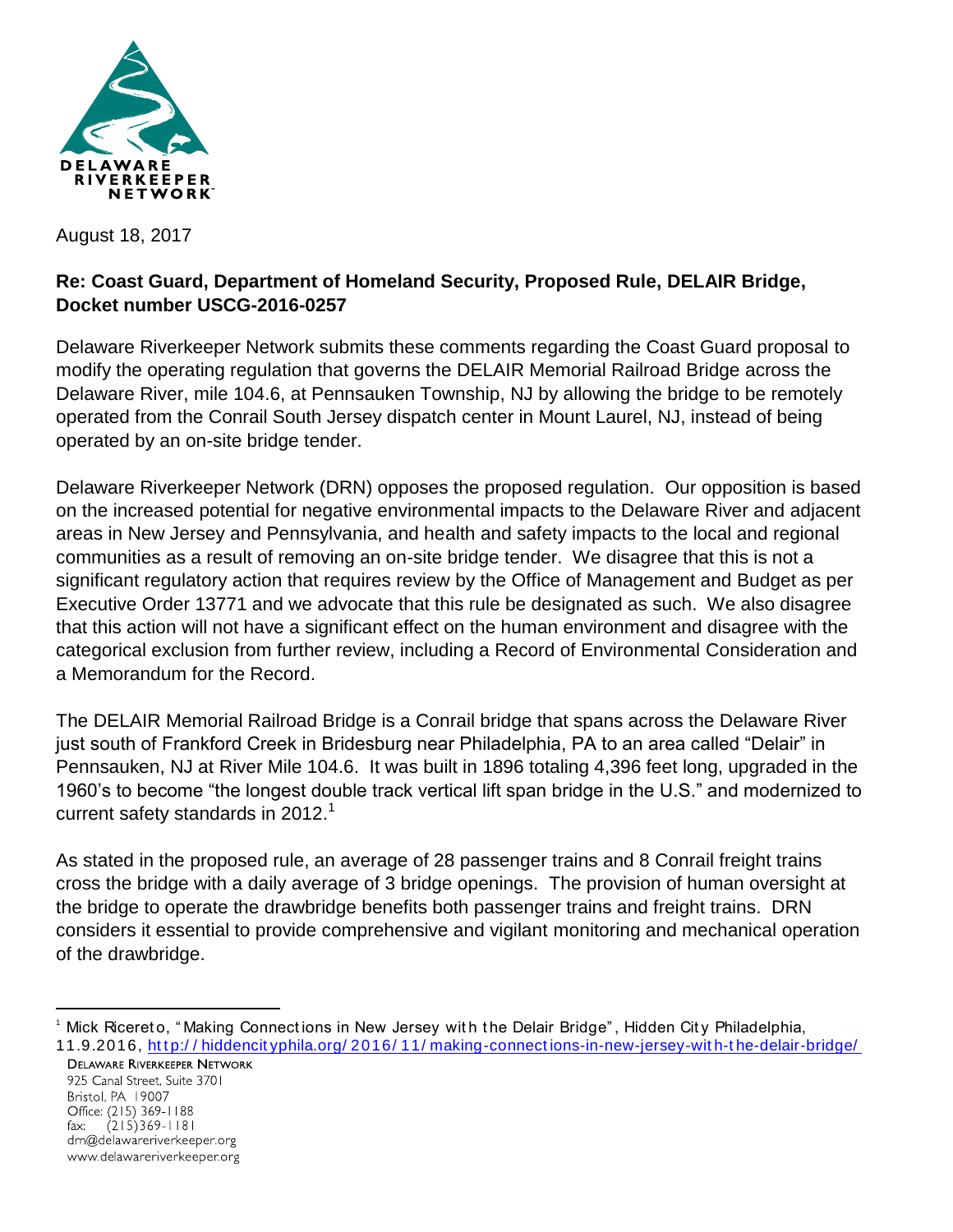While remote operation and new safety measures that have been installed could serve as a backup of operation by an on-site bridge tender, we consider the real-time watch provided by the trained eyes of a certified operator on site to be essential. The operation provided by only a remote device is subject to equipment failure, delays in transmission of information, intentional interference by hackers or other malevolent forces, accidents and other physically disabling events. We are surprised that the Department of Homeland Security would allow deviation from human oversight of this important bridge that carries substantial traffic and the rail transport of hazardous materials. The removal of a bridge tender removes the presence of a person who is trained in all aspects of drawbridge operation from a site that is highly sensitive.

The proposed regulation states that if the remote operation system fails, qualified personnel will return to the bridge within 60 minutes. DRN does not consider 60 minutes to be an adequate response time, especially if there is an emergency, derailment or catastrophic event. We trust that the Coast Guard has based its analysis of a 60 minute response time on the amount of time it would take to get a worker on site after a remote system failure. Perhaps this is due to the location of Conrail's South Jersey dispatch center in Mt. Laurel, NJ, from where the remote system would be operated. DRN advocates that a bridge tender be kept on the bridge at all times, even with the remote system in place, so that there will be no lag time in response to the need for a human operator.

This redundancy is essential to provide on-site decision making and response should immediate action and response be needed. It makes the most sense to have a person available to handle operations instantly, especially if there is the potential for environmental or health and safety problems involving drawbridge operations. This bridge tender operation, oversight and response is also essential to provide a full physical view of the location and traffic on the bridge and the river; remote controls and cameras simply cannot provide the expansive view of a human being and trained eyes.

The nature of the freight traffic that uses the bridge day in and day out demands a bridge tender and human oversight on the bridge. Norfolk Southern and CSX Transportation control all eastwest freight rail traffic east of the Mississippi River.<sup>2</sup> Both these companies' trains travel on the tracks of the DELAIR Bridge. In recent years, the freight traffic has included more hazardous material hauling than in past decades. Part of this change in the type of materials being freighted by rail is the purchase and refining of domestic crude oil in the Delaware River region.

Starting around 2012-2013, domestic "crude by rail" increased steadily to 2016. Philadelphia Energy Solutions (PES) in Philadelphia is the largest oil refining complex on the Eastern Seaboard with the largest crude oil rail yard in the U.S. and was the largest single purchaser of domestic crude oil in the nation when the domestic crude market ascended, starting in 2012. In addition, Monroe Refinery in Delaware County, PBF Refinery in Paulsboro, NJ, and the refinery at Delaware City, DE together can refine 862,000 bpd and the Enbridge Eddystone Rail yard south of Philadelphia can handle large volumes of rail traffic. Much of this crude was brought in by rail from the North Dakota Bakken oil fields. Some of the oil tis carried by trains over the DELAIR

 $\overline{a}$ 

<sup>&</sup>lt;sup>2</sup> https://en.wikipedia.org/wiki/Norfolk Southern Railway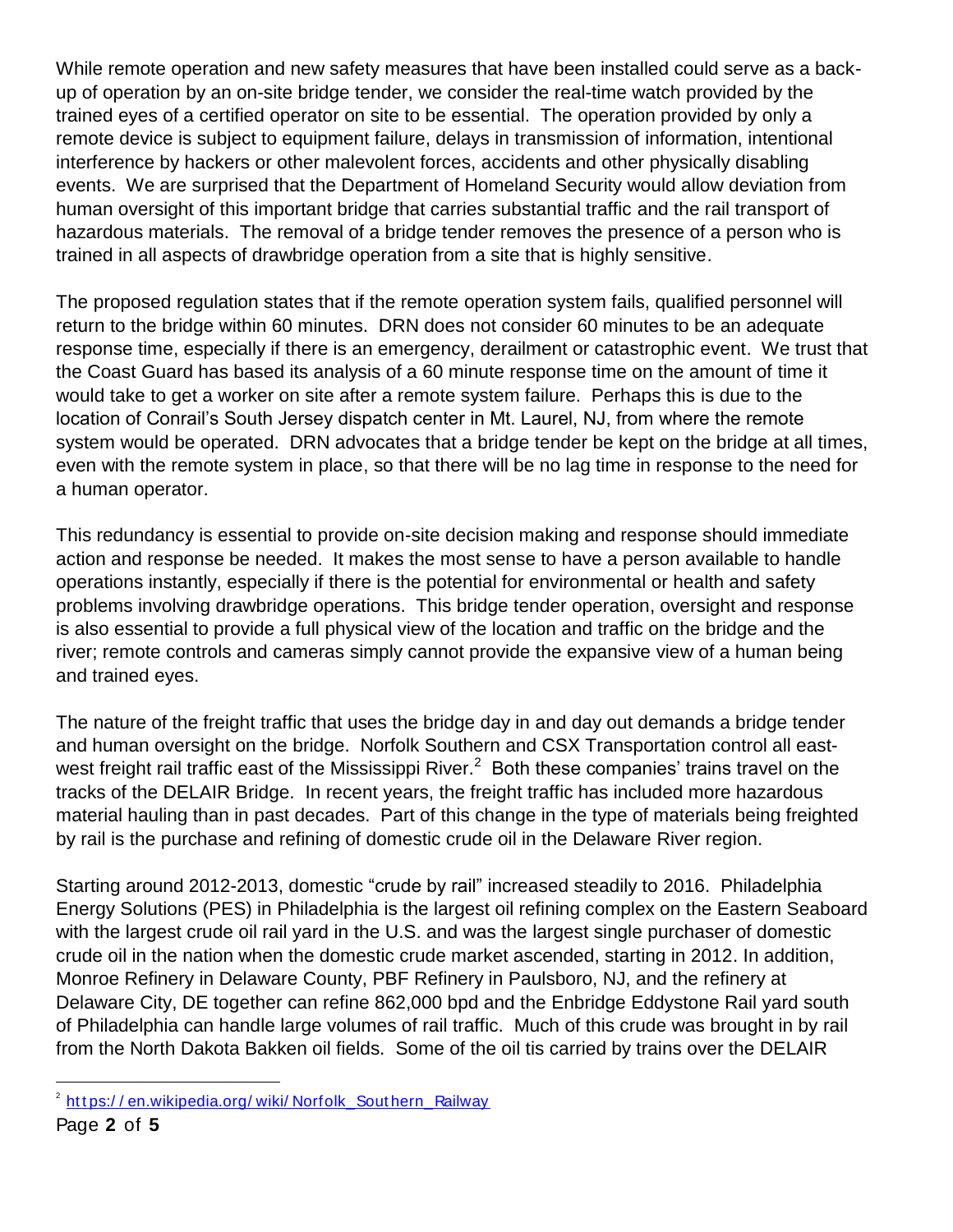Bridge. Because the exact information about crude by rail and other hazardous material train traffic is barred by government agencies from public disclosure, DRN does not know exactly how many trains, the volume of each train, and which company is railing hazardous materials each day over the bridge. But we do know from observation that CSX and Norfolk Southern trains do carry these hazardous materials over the DELAIR Bridge.

Today, the PES facility in Philadelphia is still the largest oil refining complex in the East. At its peak between 2013 and 2015, PES routinely took in 3 trains, each about a mile long, filled with Bakken oil each day and was capable of handling 280,000 bpd.<sup>3</sup> However, the Dakota Access Pipeline has changed the market and steadily driven down the demand to ship Bakken oil by rail. In recent months, PES was getting roughly one unit train per day, the equivalent of 75,000 barrels a day.<sup>4</sup> The PES refining complex now produces approximately 110 million barrels of refined products annually.<sup>5</sup> Some of the oil that is refined is shipped in from overseas up the Delaware River instead of being brought in by rail to the Delaware River Port refineries. Despite these changes in source oil driven by the market, oil trains do still travel over the DELAIR Bridge and other materials classified as hazardous by PHMSA also are carried in train cars on this route.

Because the refining capacity at the PES, Monroe, PBF Paulsboro and Delaware City, DE refineries is so great - together refining 862,000 bpd - and the capacity for receiving crude by rail at PES – the largest crude by rail yard in the nation - and the crude by rail yard at Enbridge Eddystone Rail is so tremendous, it can be ramped up again to receive crude by rail should the market winds once again shift. And if that were to occur, there are no controls to keep the volume of train traffic carrying crude oil from increasing once again.

An important new rail activity is the railing of natural gas liquids from processing facilities that are producing these liquids from shale gas extracted to the west of the Delaware River. These liquids are hazardous materials and some, such as propane, are flammable and tend to explode if a train car is punctured, similar to the hazards posed by Bakken crude. Ports on both sides of the Delaware River, Pennsylvania and New Jersey, are either already receiving natural gas liquids and shipping it out on the river or are planning to build deepwater port facilities to ship out the liquids on the river. Some of the processed gas materials are brought in by pipeline but, as in the case of the planned deepwater port in Greenwich Township, Gloucester County, NJ, would be solely delivered by rail car. This increasing rail traffic could rival the volume and frequency of crude by rail, depending on the shipping facilities that go into operation. This hazardous material can reasonable be expected to add to the rail traffic that uses the DELAIR Bridge.

In the case of flammable materials such as Bakken crude and natural gas liquids, the threat of substantial environmental and health and safety impacts and/or catastrophe from an accident or derailment from the bridge is very great. The severe impacts from a spill, explosion or fire rise to the threshold of "significant effect on the human environment" that classifies this proposed rule as

 $\overline{a}$ 

<sup>&</sup>lt;sup>3</sup> [https://www.cnbc.com/2017/04/19/reuters-america-e-coast-refiner-shuns-bakken-delivery-as-dakota](https://www.cnbc.com/2017/04/19/reuters-america-e-coast-refiner-shuns-bakken-delivery-as-dakota-access-pipeline-starts.html)[access-pipeline-starts.html](https://www.cnbc.com/2017/04/19/reuters-america-e-coast-refiner-shuns-bakken-delivery-as-dakota-access-pipeline-starts.html)

<sup>4</sup> Ibid.

<sup>&</sup>lt;sup>5</sup> http://pes-companies.com/refining-complex/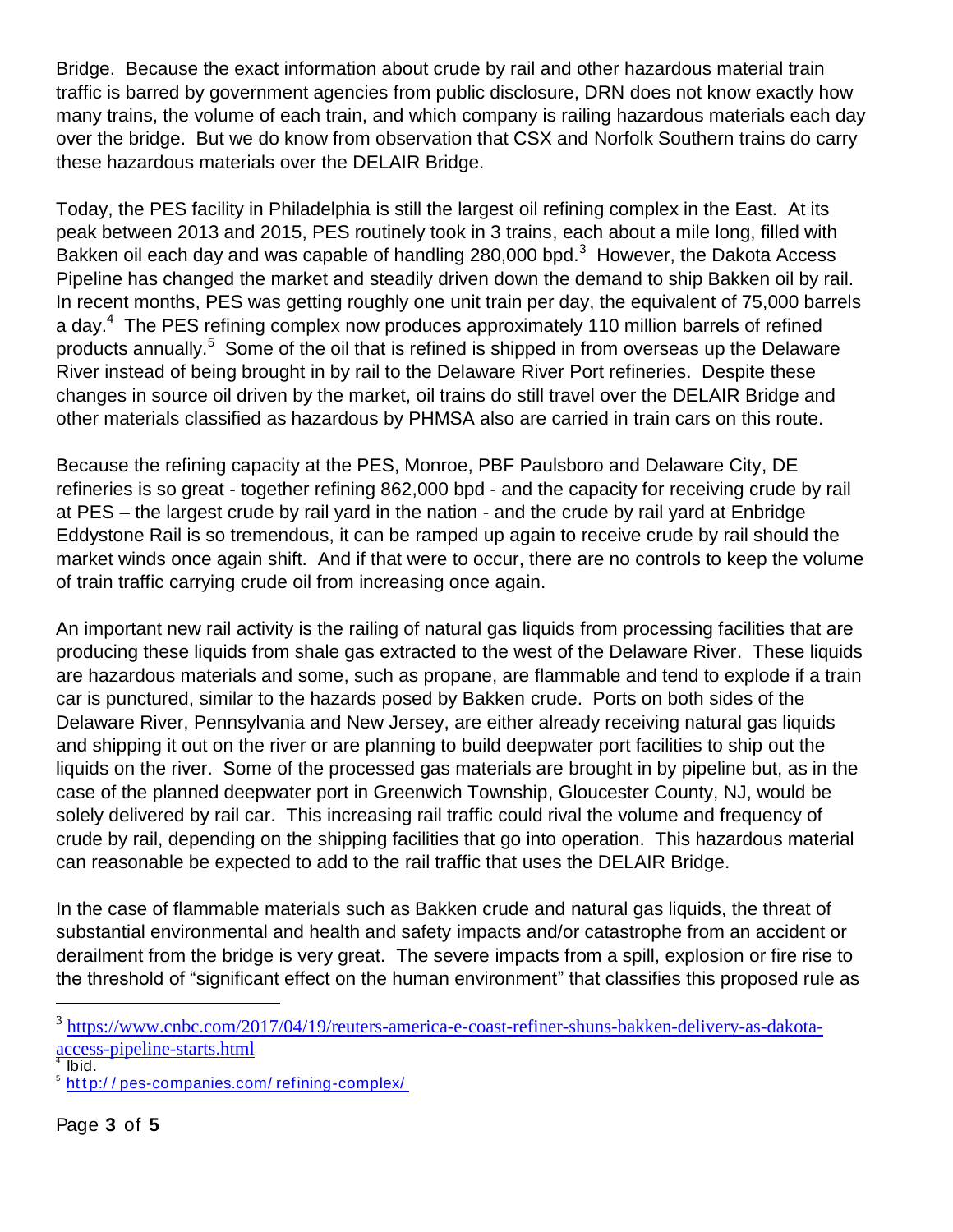a "significant regulatory action" and not eligible for a "categorical exclusion" under NEPA. Federal agencies say Bakken crude oil has unusually high gas content, low flash point, a low boiling point and high vapor pressure, risking catastrophic fire that is difficult or impossible to extinguish. Depending on the tank cars in service, the tanks can puncture when derailed (and DOT 111s are easily punctured), often exploding, resulting in the inextinguishable fire that has scarred so many locations where derailments have occurred.

As crude-by-rail traffic increased after 2012, so did accidents, posing significant risks to life, property and the environment – 113 incidents involving crude-by-rail mishaps occurred in 2013 alone. The most devastating was in Lac Megantic, Quebec where 47 people died and much of the town was incinerated; oil pollution to the ground and groundwater is still ongoing there today as a result of the disaster. Philadelphia itself had a near disaster when a train derailed in January 2014. Tank cars carrying crude oil from a CSX train hung from a bridge over the Schuylkill River for days, threatening the City and the water supply of 1.5 million residents.

A spill into the river of hazardous materials from the DELAIR Bridge, located upstream from the City's Baxter Water Treatment Plant, could have devastating impacts on the City's water supply. The Baxter Plant treats an average of 200 million gallons a day from the Delaware River, providing water to almost 60% of the City's population. It also serves some parts of Lower Bucks County. The New Jersey American water supply intake that draws approximately 100 million gallons of water per day for New Jersey customers is located across the river from the Baxter Treatment Plant and is an essential and irreplaceable source of water for South Jersey residents. Millions of people could be affected by the contamination of this water source.

The impacts to the Delaware River environment of a spill, fire or explosion would be devastating as well. Species that rely on the river's habitats, water quality and ecosystem features require healthy water quality and flow and are all at risk of being substantially adversely effected by an accident and/or pollution release at the bridge.

River traffic can also be a source of contamination should there be a spill or accident that releases pollutants into the river at the DELAIR Bridge due to its location upstream of water intakes in Philadelphia and in New Jersey, as discussed above. The river's quality for fish, aquatic life and wildlife in the river, tidally influenced tributaries and adjacent riparian and upland regions in both New Jersey and Pennsylvania are at direct risk of damage from a pollution event at the Bridge.

The dangers posed to residents in the region surrounding the DELAIR Bridge on both sides of the River are great should there be an accident, fire and/or explosion. There are many thousands of people within the blast zone of the train tracks in the local Philadelphia and Pennsauken NJ region. For an interactive map to see how close people are to tracks in Philadelphia go to: <http://explosive-crude-by-rail.org/>To understand the environmental justice implications of communities in Philadelphia exposed to the dangers of train derailments, see: <http://pennenvironment.org/reports/pae/environmental-justice-and-oil-trains-pennsylvania>